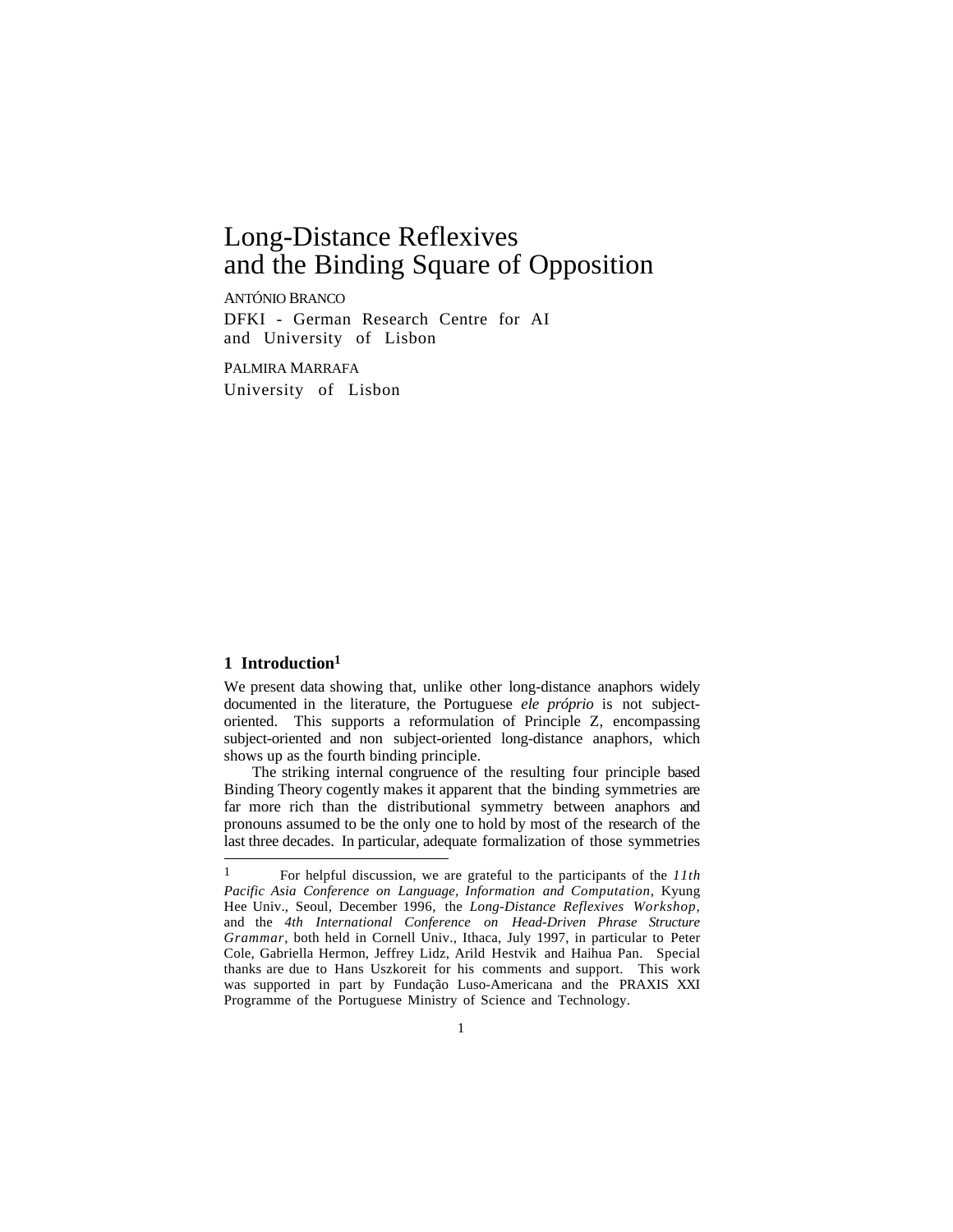uncovers a classical square of oppositions between the four principles, which not only conspicuously enhances our understanding of binding phenomena as it opens new promising paths of inquiry on the possible subjacent logical and quantificational structure of Binding Theory.

We also discuss how the data involving the Portuguese long-distance anaphor add to the growing evidence that the generalisations which mainstream approaches to long-distance anaphora are crucially based on are most likely not to be empirically grounded.

# **2 The Irreducibility of Long-Distance Anaphora**

Long-distance anaphors have recently been a major focus of inquiry for three principle based theories of binding: they are expressions that have to get their interpretation from suitable antecedents occurring either inside or outside the relevant local domain. This constraint however is not accounted for by any of the three "classic" binding principles, set up mostly on the basis of empirical evidence from the English language: following Pollard and Sag (94), Principle A requires o-binding by a suitable antecedent occurring *in the relevant local domain;* Principles B and C have to do with *o-freeness*.

The continued insistence in taking the distributional symmetry between (short-distance) anaphors and pronouns as the empirical touchstone which the Binding Theory should mostly account for has had its impact, both theoretically and methodologically, on the shape of the mainstream attempts to deal with long-distance anaphora. In accordance to the unique central role assigned to this distributional symmetry, the phenomenon of long-distance anaphora has been given a sort of marginal status and has been taken in GB framework as being but a successive-cyclic association of short-distance "links"2.

This has had the side effect of funneling attention to a specific set of empirical correlations which, in turn, became the "standard" empirical touchstone for the GB research on long-distance anaphora. However different the several alternative proposals may be in their little details, they all share the common stance that the central facts to be accounted for in studying long-distance anaphora gravitate around the correlation between so called morphologically simple anaphors, long-distance binding, subjectorientedness and binding blocking by intervening subjects. In their essential aspects, the different accounts run like this: the simplex anaphors have some sort of inflectional deficit which must be supplemented by some kind of local "link" (e.g., movement, coindexing, etc.) to the Inflection of the local

 $\overline{a}$ 

<sup>2</sup> Some examples: for Cole and Sung (94) (as well as for the many references cited therein) the anaphor undergoes head movement to Infl at LF; for Huang and Tang (91) there is no head movement but adjunction to IP; for Progovac (93) the movement is replaced by coindexation with the Agr node. All this short-distance "links" support a long-distance relation by means of recursive concatenation.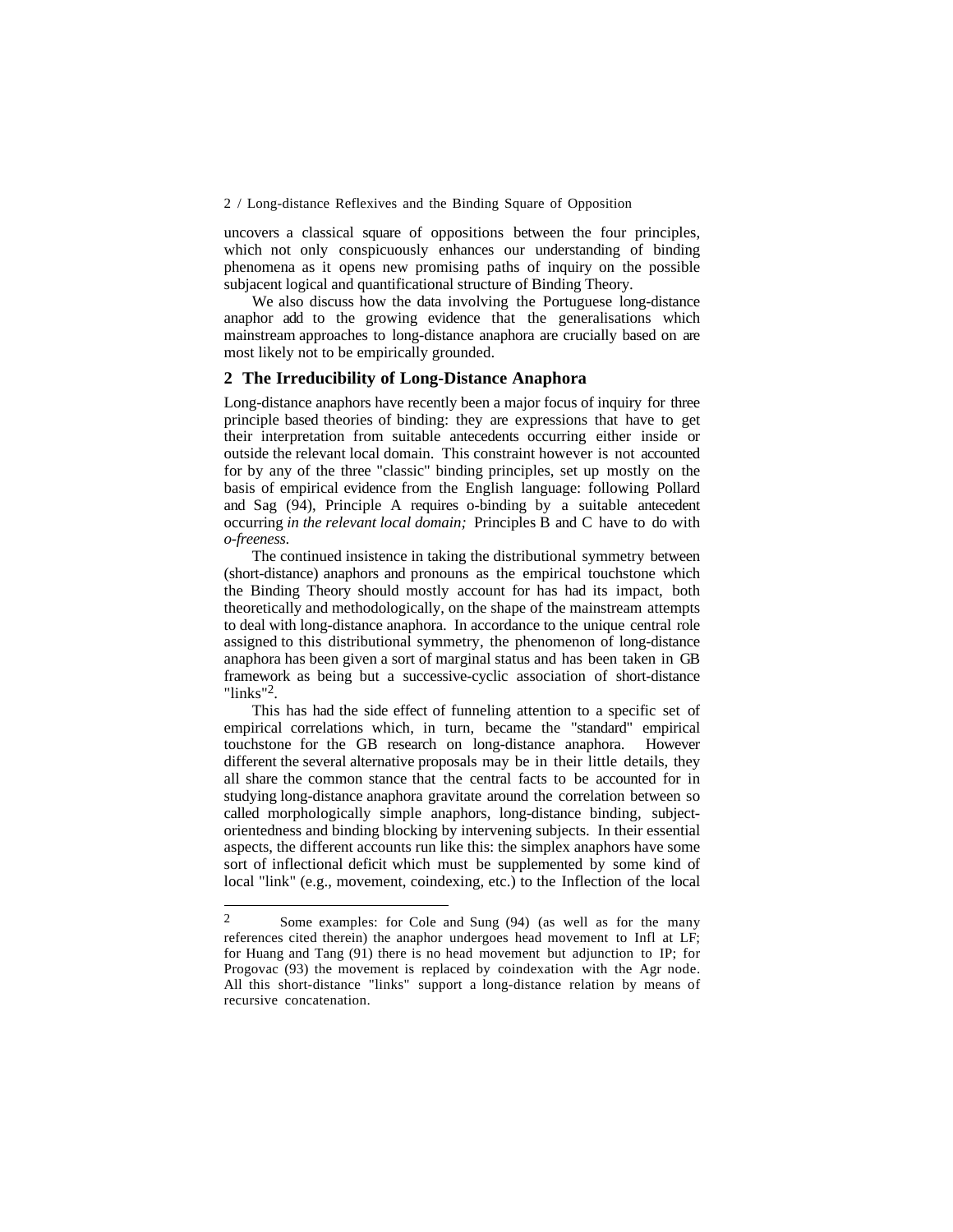A. BRANCO AND P. MARRAFA / 3

subject - this explains subject-orientedness; links of the same sort across different clauses successively subordinated may be connected - this explains long-distance; in some languages like Chinese, the concatenation of these links is interrupted when there is an upwards subject which does not support the relevant kind of link - this explains the blocking of long-distance binding by intervening subjects.

Taking aside the blocking effect, which has been thorougly discussed only for the Chinese language, the relevant correlations, assumed to be universal, may thus be conspicuously stated in the following table:

|                              | Subject- |          | Not Subject-   Morphological   Morphological |            |
|------------------------------|----------|----------|----------------------------------------------|------------|
|                              | oriented | oriented | simplicity                                   | complexity |
| Short-distance<br>reflexives |          |          |                                              |            |
| Long-distance<br>reflexives  |          |          |                                              |            |

## **2.1 The Portuguese LD Reflexive**

In this connection an interesting discovery our research has lead us to is that Portuguese has a long-distance reflexive which does not pattern like predicted above.

In Portuguese, *si próprio* ('SI own') is the third person short-distance anaphor and *ele* ('he') is the third person pronoun. It is well known that their behaviour as dependent reference expressions follows closely the behaviour of English *himself* and *he*, respectively. As we are going to show with (1)-(7), what is new is that, on a par with these two expressions, Portuguese has also the long-distance anaphor *ele próprio* ('he own').

The contrast in (1) illustrates that, like short-distance anaphors, *ele próprio* is a dependent reference expression which requires an antecedent (with identical features of person, number and gender).

(1) O Carlos<sub>i</sub> gosta d<u>ele próprio</u> $*_{i/i}$ . the Carlos likes of\_he own 'Carlos likes himself.'

Contrast (1)/(2)b., in turn, shows that *ele próprio* must be o-bound. (2)a./b. illustrates the parallelism between *ele próprio* and the short-distance anaphor, and (2)b./c. the difference between *ele próprio* and the pronoun, with respect to the requirement of o-binding by the antecedent.

(2) a. \* [As pessoas que falaram com a Ana<sub>i</sub> ] gostam de <u>si própria</u><sub>i</sub>. the people who talked with the Ana like of SI own '[People who talked with Ana*i* ] like herself*i*.'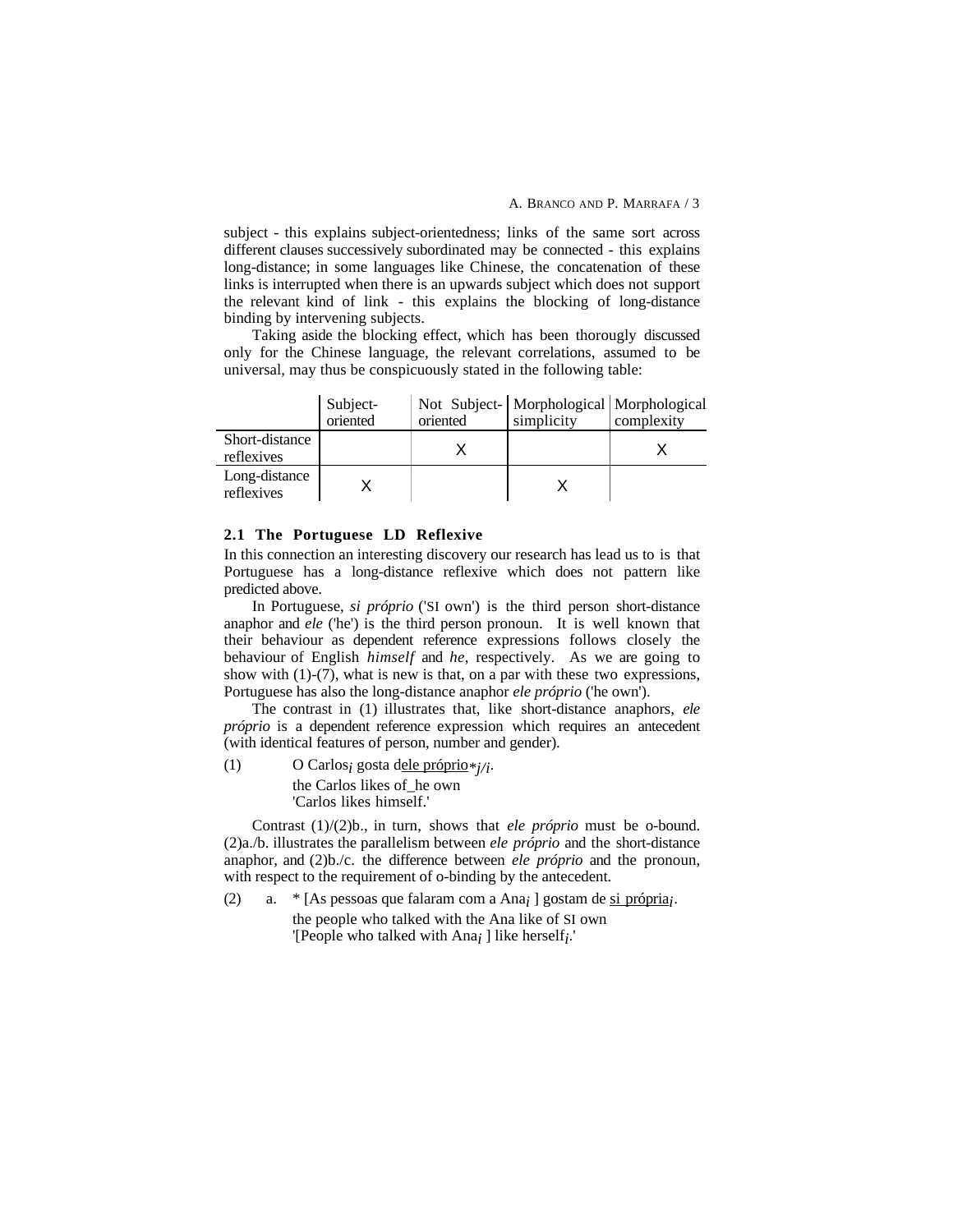- 4 / Long-distance Reflexives and the Binding Square of Opposition
	- b. \* [As pessoas que falaram com a Ana<sub>i</sub> ] gostam dela própria<sub>j</sub>. the people who talked with the Ana like of\_she own '[People who talked with Ana*i* ] like herself*i*.'
	- c. [As pessoas que falaram com a Ana<sub>i</sub> ] gostam dela<sub>*i*</sub>. the people who talked with the Ana like of\_she '[People who talked with Ana*i* ] like her*i*.'

The examples of (3) illustrate the long-distance ability of *ele próprio*;

- (3) a. O Pedro*i* convenceu a Ana de [que o Carlos*j* gosta dele  $projiprioj$ . the Pedro convinced the Ana of that the Carlos likes of\_he own 'Pedro*i* convinced Ana [that Carlos*j* likes him*i*/himself*j*].'
	- b. O João*i* disse-me [que tu achas [que o Carlos*j* gosta dele  $proj[*i*]$ ]. the João told me that you think that the Carlos likes of\_he own

'João*i* told me [that you think [Carlos*j* likes him*i/*himself*j*]].'

and the contrast in (4) is meant to reinforce the evidence for the longdistance anaphoric behaviour of *ele próprio*, as it shows that, also when coindexed with an antecedent outside the local domain, *ele próprio* requires to be o-bound, contrarily to what happens with regards to pronouns.

(4) a. \* [O apartamento que o Carlos ofereceu à Ana*i* ] mostra que ele pensa nela própria;.

> the apartment that the Carlos offered to\_the Ana shows that he thinks in\_she own

> '[The apartment that Carlos offered to Ana*i*] shows that he cares about herself*i*.'

b. [O apartamento que o Carlos ofereceu à Ana*i* ] mostra que ele pensa nela<sub>i</sub>.

the apartment that the Carlos offered to\_the Ana shows that he thinks in\_she

'[The apartment that Carlos offered to Ana*i*] shows that he cares about her*i*.'

Data collected in (1)-(4) support standard tests for checking the anaphoric nature of long-distance dependent reference expressions. As far as Portuguese is concerned, there is another test that can be done: as this language has direct object clitic doubling, one should check which kind of clitic (anaphoric or pronominal) the phrase containing *ele próprio* can double.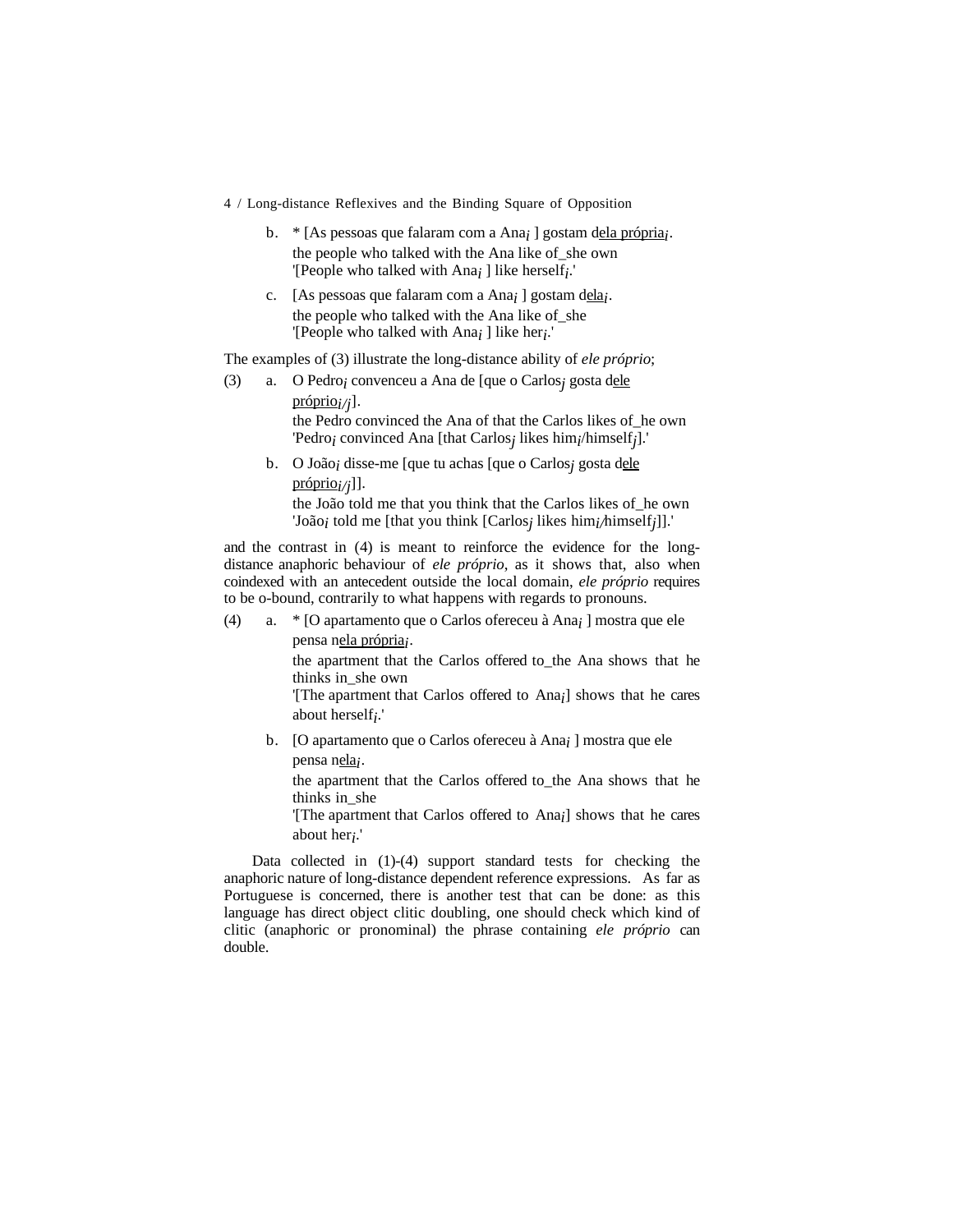A. BRANCO AND P. MARRAFA / 5

- (5) a. O Pedro<sub>i</sub> viu-se a  $\frac{\text{si} \cdot \text{proprio}}{\text{si} \cdot \text{proprio}}$  in espelho. the Pedro saw-CLIT.ANAF to SI own in\_the mirror 'Pedro*i* saw himself*i* in the mirror.'
	- b. O Pedro<sub>i</sub> viu-se a ele próprio<sub>i</sub> no espelho. the Pedro saw-CLIT.ANAF to he own in\_the mirror 'Pedro*i* saw himself*i* in the mirror.'
	- c. \* [A mãe do Pedro<sub>*i*</sub>] viu-se a ele próprio<sub>*i*</sub> no espelho. the mother of the Pedro saw-CLIT.ANAF to he own in the mirror '[Pedro's*i* mother] saw himself*i* in the mirror.'
- (6) a.  $[O \text{ pair } da \text{ An}a_i]$  viu-a a  $\underline{ela}_i$  no espelho. the father of the Ana saw-CLIT.PRON to she in\_the mirror '[Ana's*i* father] saw her*i* in the mirror.'
	- b. [O pai da Ana<sub>i</sub>] viu-a a <u>ela própria</u>*i* no espelho. the father of\_the Ana saw-CLIT.PRON to she own in\_the mirror '[Ana's*i* father] saw her*i* in the mirror.'

The data show that *ele próprio* can double both kind of clitics. Interestingly, it is apparent that *ele próprio* assumes an anaphoric behaviour if it doubles anaphoric clitics (cf. contrast in (5)), and that it assumes a pronominal behaviour if it doubles pronominal clitics (cf. (6)), which shows that the properties of the clitics somehow prevail over the properties of *ele próprio*. Although this does not help supporting any claim about the anaphoric or pronominal nature of *ele próprio*, it is worth noting that even when doubling pronominal clitics if locally o-commanded, *ele próprio* keeps its inability to support deictic reference:

- (7) a. O Pedro viu-a a ela no espelho. the Pedro saw-CLIT.PRON to she in\_the mirror 'Pedro saw her in the mirror.'
	- b. \* O Pedro viu-a a ela própria no espelho. the Pedro saw-CLIT.PRON to she own in\_the mirror 'Pedro saw herself in the mirror.'

After having shown that *ele próprio* is a long-distance anaphor, we turn now to its distinctive feature of not being subject-oriented. Examples in (8) illustrate that this expression may have antecedents which are not subjects:

- (8) a. O Pedro descreveu a Maria*i* a ela própria *i*. the Pedro described the Maria to she own 'Pedro described Maria to herself.'
	- b. O Pedro convenceu a Ana<sub>i</sub> de que o Carlos gosta dela própria<sub>j</sub>. the Pedro convinced the Ana of that the Carlos likes of\_she own 'Pedro convinced Ana*i* that Carlos likes her*i*.'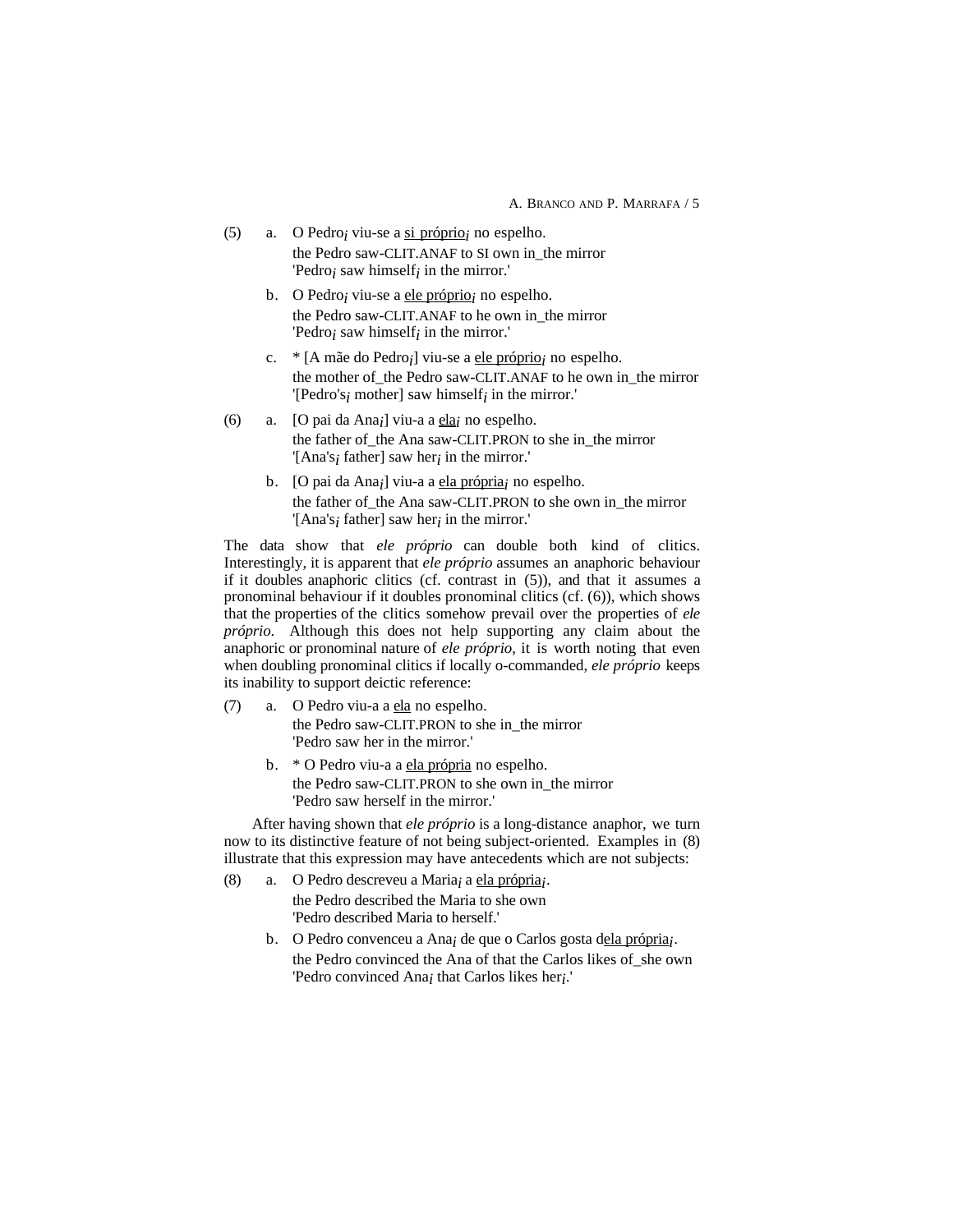c. O Pedro disse à Ana<sub>i</sub> que o Carlos gosta dela própria<sub>*i*</sub>. the Pedro said to the Ana that the Carlos likes of she own 'Pedro said to Ana*i* that Carlos likes her*i*.'

The data collected in this section show thus that there is a long-distance anaphor in Portuguese which, contrarily to the correlation assumed to be universal by GB accounts of long-distance reflexives, is morphologically complex (with overt full inflection paradigm) and is not subject-oriented.

### **2.2 World Reflexivity**

The question which follows naturally and deserves subsequent scrutiny is whether *ele próprio* is an isolated exception to the "standard" correlation assumed in mainstream accounts of long-distance anaphora.

## **2.2.1 Long-Distance Reflexives**

The long-distance reflexive *sig* of Icelandic provides a good example of the "standard" correlation: it is morphologically simple and it is subject-oriented (Cole and Sung (94):(11)):

(9) Jón<sub>i</sub> sagdi Maríu<sub>i</sub> ad pu elskadir sig<sub>i/\*j</sub>. Jon told Maria that you loved-SUB self 'Jon*i* told Maria*j* that you loved him*i/\*j*.'

Browsing the available literature on long-distance reflexives, it is however not hard to find several counterexamples to that correlation.

In Finnish the long-distance reflexive *hän itse* is subject-oriented but it is morphologically complex<sup>3</sup> (van Steenbergen  $(91):(11)$ ):

(10) Pekka*i* sanoi Jusille*j* Matin katsovan häntä itseään *i/\*j* Pekka said Jussi Matin-GEN watch-PTC-GEN he self-POSS 'Pekka*i* said to Jussi*j* that Matti watched him*i/\*j*.'

Chinese *ziji* is morphologically simple but it turns out not to be subject-oriented (Cole and Wang (96):(4)):

(11) Zhangsan<sub>i</sub> yiwei Lisi<sub>j</sub> hui ba ni<sub>k</sub> ling hui  $\frac{1}{2}$  *i*ji<sub>i</sub>/<sub>j</sub>/<sub>k</sub> de jia. Zhangsan think Lisi will BA you lead back self DE home 'Zhangsan*i* thought Lisi*j* would take you*k* back to his/your home*i/j/k*.'

Together with *ele próprio*, the above long-distance reflexives actually exhibit all the possible correlations between morphological complexity/simplicity and subject/non subject-orientedness:

| Subject- |          | Not Subject-   Morphological   Morphological |            |  |
|----------|----------|----------------------------------------------|------------|--|
| oriented | oriented | simplicity                                   | complexity |  |
|          |          |                                              |            |  |

 $\ensuremath{\mathfrak{Z}}$ Differently from Portuguese, in Finnish the long-distance ability seems to be possible only across non tensed clauses sucessively subordinated. For details see van Steenbergen (91).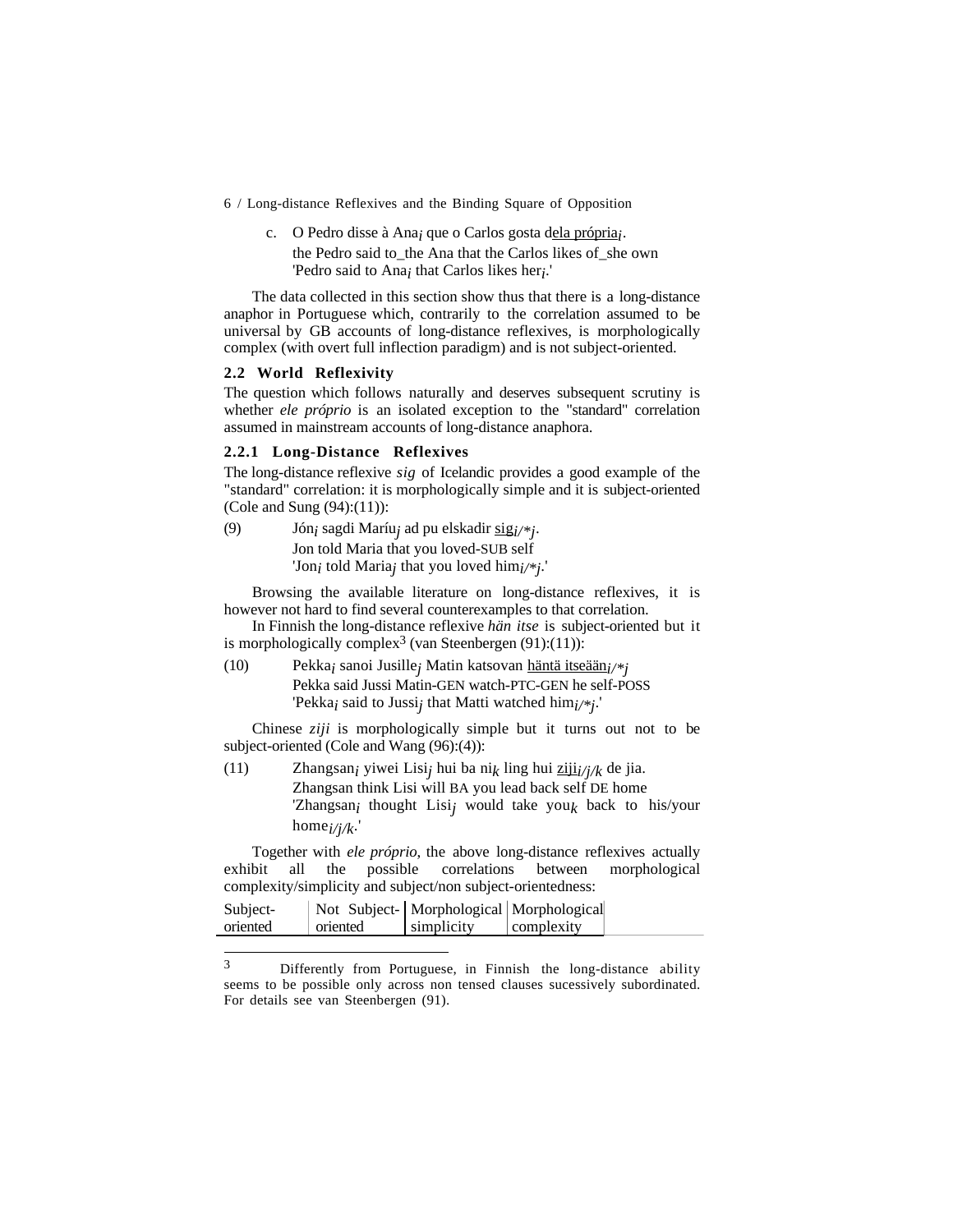A. BRANCO AND P. MARRAFA / 7

|  |  | <b>Icelandic</b> |
|--|--|------------------|
|  |  | Finnish          |
|  |  | Chinese          |
|  |  | Portuguese       |

### **2.2.2 Short-Distance Reflexives**

Coming now to short-distance reflexives, English *himself* is the classic illustration of the "standard" correlation: it is morphologically complex and it is not subject-oriented. But also for this type of reflexives, a search on the available literature reveals that the possibilities are not confined to that set up.

Subject-Not Subject-Morphological Morphological

| oriented | oriented | simplicity | complexity |                         |
|----------|----------|------------|------------|-------------------------|
|          |          |            |            | English                 |
|          |          |            |            | Norwegian,<br>Icelandic |
|          |          |            |            | Hungarian               |
|          |          |            |            | Czech                   |

Norwegian *seg selv* and Icelandic *sjálfur sig* are complex but subjectoriented (Koster and Reuland (91):12-13). Hungarian *maga* is not subjectoriented but is not complex (Marácz (89) referred to in Koster and Reuland (91):19). Finally, Czech *se* is subject-oriented and morphologically simple (Toman (91)).

A few important conclusions follow thus from these observations. First, it is clear that the GB account of long-distance anaphora is inaccurate and useless: on the one hand, it explicitly excludes three quarters of the possible correlations between morphological complexity and subjectorientedness, both for long and short-distance reflexives; on the other hand, given the explanatory machinery it uses, that approach can hardly be said, though being defective, to be on the right track or to admit subsequent improvement. The idea of reducing long-distance anaphora to a recursive effect of some sort of short-distance relation appears thus to be excessively theory driven to the detriment of empirical adequacy.

Second and more important, as it becomes clear from crosslinguistic examination that subject-orientedness is not correlated either to long or short-distance anaphoric binding, we are taught that there is no reason to bring the eventual solution for subject-orientedeness into the formulation of binding principles.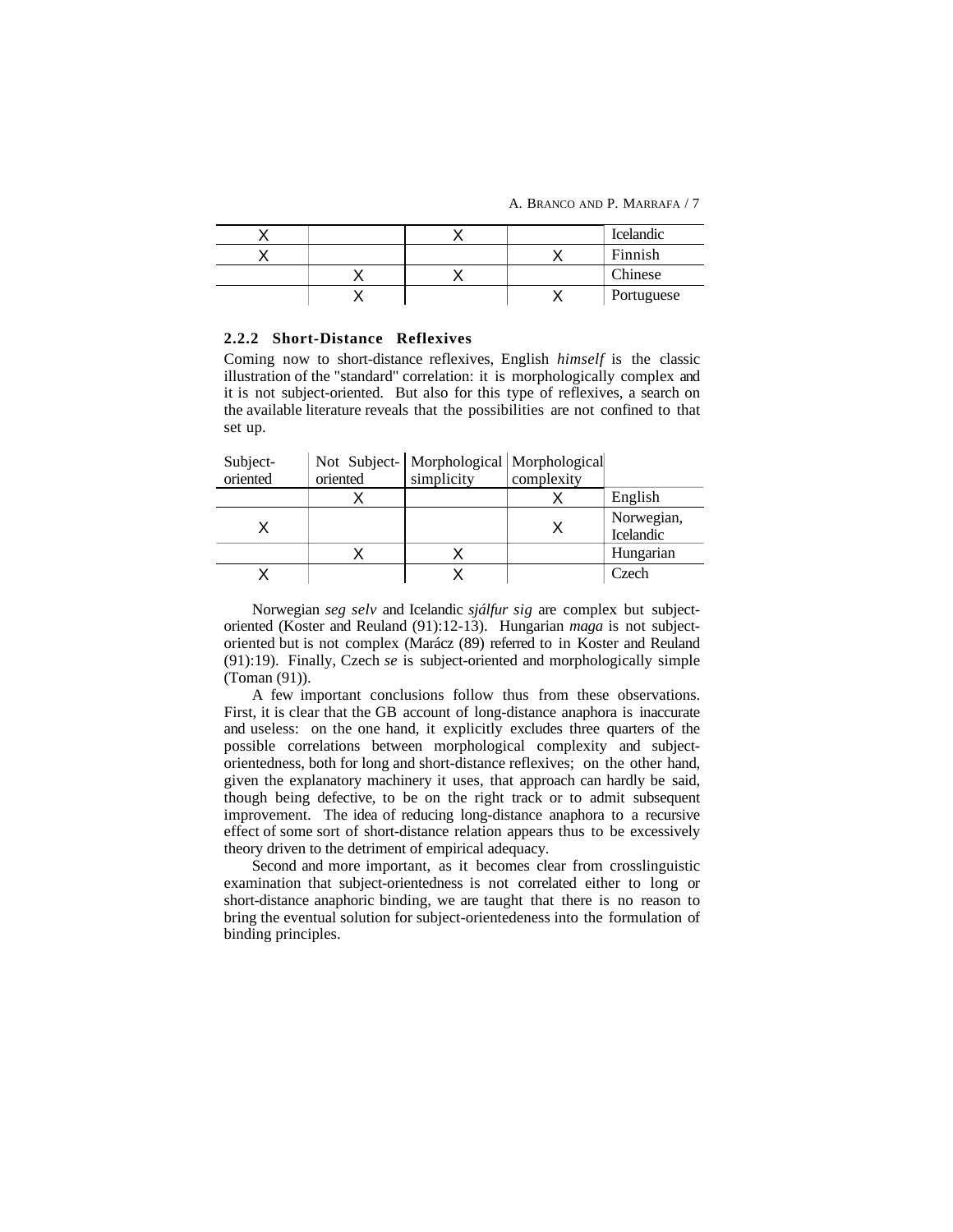# **3 The Fourth Principle**

Building on Pollard and Sag (92a) proposal, Xue, Pollard and Sag (94) sketched a treatment of long-distance anaphora whose major innovative feature is its departure from the desideratum of reducing long-distance binding to a recursive effect of short-distance relations. They take into account data involving Chinese *ziji*, which is classified as a z-pronoun, and they observe that "z-pronouns must be o-bound" (Principle Z), adding the "provisional" stipulation that "antecedents of z-pronouns should be subjects".

What we argue for in this section is that this is a suitable basis to set up a generalised account of long-distance anaphora provided that, on the one hand, a more empirically adequate formulation is given to Principle Z, and on the other hand, separate treatments of binding and subject-orientedness requirements are established.

# **3.1 Long-Distance Exemption**

One of the most interesting features of Pollard and Sag's research on Binding is the discovery that there are contexts where anaphors turn out to be exempt from the usual locality requirement on their dependent interpretation. This led to give the form of a conditional statement to Principle A, "An anaphor must be locally o-bound *if it is locally o-commanded*.", which defines the exemption contexts as those where the anaphor is not locally o-commanded.

In this connection, checking whether there are also exemption contexts for long-distance anaphors and whether they are the same as those for shortdistance anaphors is the experiment that it is naturally called for here.

As to Portuguese, it is easy to verify that, in close parallel with shortdistance reflexives, *ele próprio* is exempt from the binding requirement if it is not o-commanded, and that it may have then logophoric interpretation.

- (12) a. Ele próprio pagou a conta. he own paid the bill 'He paid the bill.'
	- b. [Se o Carlos<sub>i</sub> gostasse da Ana], ele próprio *i* lho diria. if the Carlos liked of\_the Ana, he own CLITICS:to\_her\_it tell '[If Carlos*i* liked Ana], he*i* would tell it to her.'
	- c. O amigo da Ana<sub>i</sub> disse que o jornalista [que ela própria *i* convidou] pagou a conta. the friend of\_the Ana said that the journalist that she own invited paid the bill

'Ana's*i* friend said that the journalist [she*i* invited] paid the bill.'

d. \* O jornalista [que viu a Ana<sub>*i*</sub>] disse ao Carlos que ela própria *i* dançou na festa. the journalist who saw the Ana told to\_the Carlos that she own danced in\_the party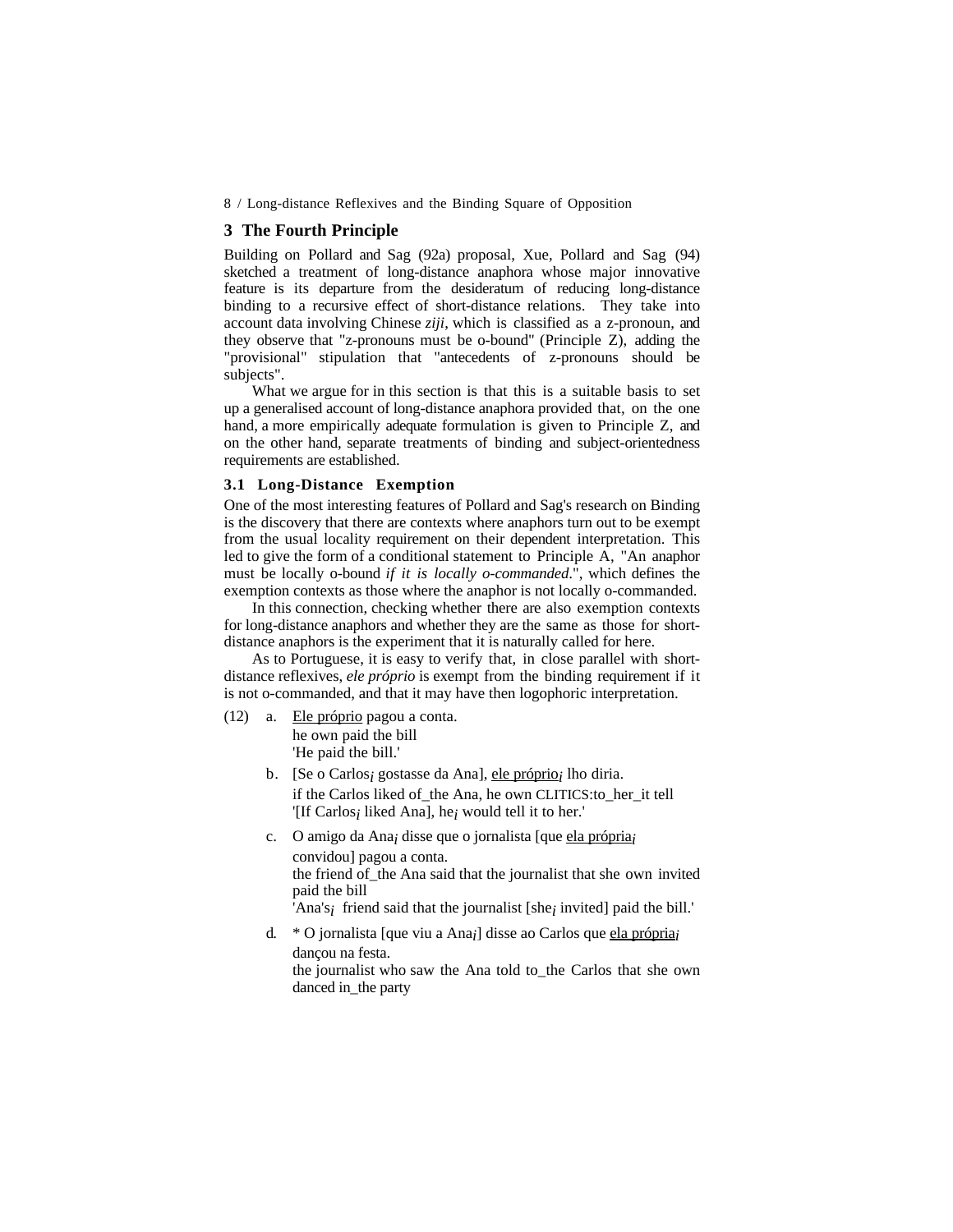The grammatical examples (12)a.-c. show that when the reflexive is not ocommanded, it is not required to be o-bound: in (12)a. *ele próprio* has no possible antecedent, in which case it is able to support a deictic use; in (12)b. and c. the reflexive has an antecedent which does not o-command it. These data should be put in contrast with  $(12)d$ ,  $(2)b$ . or  $(4)a$ , where o-commanded but not o-bound occurrences of *ele próprio* are not grammatical.

These data thus strongly suggest that Principle Z should be given the following definition:

## (13) *Principle Z*

An o-commanded anaphoric pronoun<sup>4</sup> must be o-bound.

This formulation of Principle Z, which applies to Portuguese, is very likely to have a general character. Let us reappreciate the data available in the literature about a language of such an unrelated language family as Chinese5. Consider contrast (14), taken from Xue *et al.* (94):(11),(21).

- (14) a. [Zhangsan*i* de xin] biaoming Lisi*j* hai-le ziji *\*i/j*. Zhangsan DE letter indicate Lisi harm-ASP self '[Zhangsan's*i* letter] indicates that Lisi*j* harmed \*him*i*/himself*j*.'
	- b. [Zhangsan*i* de hua] anshi [Lisi*j* de xin] zai yingshe ziji *?i/j*. Zhangsan DE speech imply Lisi DE letter ASP allude-to self '[Zhangsan's*i* words] implied that [Lisi's*j* letter] was alluding to him*?i*/himself*j*.'

Xue *et al.* explain this contrast on the basis of an analogy with the unlike-person blocking effect assumed to hold in Chinese for discourse anaphora. The impossibility of *ziji* being bound by *Zhangsan* in (14)a., but not in (14)b., is said to be, on a par with "...the unlike-person blocking,...a pragmatic or discourse processing effect of animate blocking".

We propose however a different tentative explanation in the light of the new Principle Z. We take the contrast of (14) as possible evidence showing that also in Chinese the requirement of o-binding for long-distance reflexives only holds in case the reflexive is o-commanded. The point here is to understand that, just like *ziji* is [+animate] and requires a [+animate] antecedent, also its o-commanders must be [+animate] in order to qualify as o-commanders for the application of Principle Z. Therefore, in (14)a. the coindexing *Zhangsan/ziji* is ruled out because, as *ziji* is o-commanded by

 $\overline{4}$ 4 We have been using interchangeably *long-distance reflexive* and *long-distance anaphor*. In view of the usual classification of NPs in terms of the ±ANAPHORIC and ±PRONOMINAL features, we use the term *anaphoric pronoun* in the definition of Principle Z.

<sup>5</sup> For some languages, however, like Finnish (see footnote 3), some restriction should be imposed as regards the domain where Principle Z holds. See Branco (98) for discussion on how this can be done in a principled way.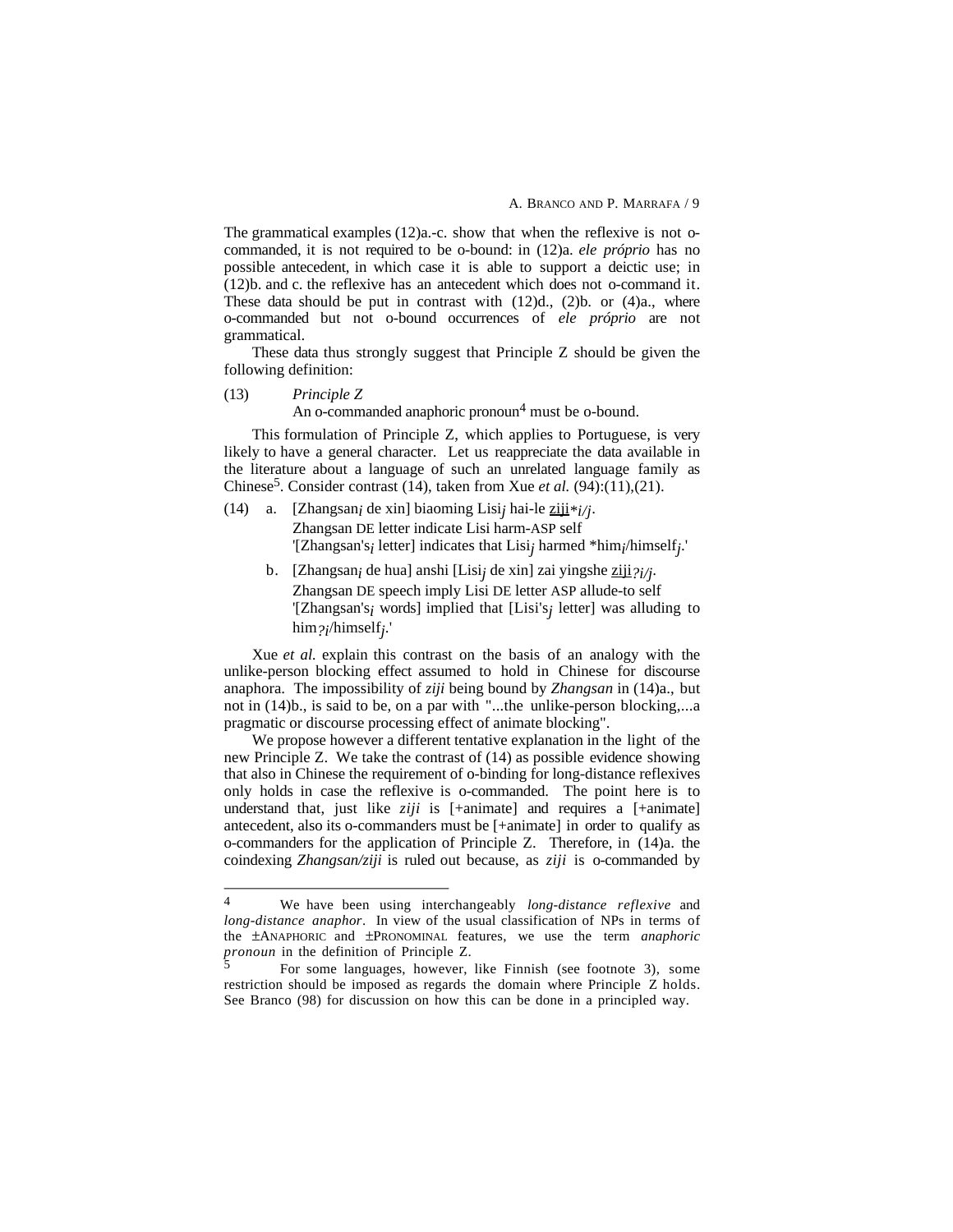*Lisi*, the long-distance anaphor is required to be o-bound and this constraint constraint is not satisfied under this coindexing. In (14)b., in turn, the coindexing with *Zhangsan* or *Lisi* would be acceptable due to the fact that *ziji* is not o-commanded (by a [+animate] o-commander) and it is therefore exempt from binding requirements, which allows it to logophorically pick antecedents which do not o-command it.

An important consequence of this solution seems to be that we can dispense with Xue *et al.*'s assumption that, on a par with "syntactic *ziji*", ruled by Principle Z, there is a "discourse *ziji*" whose apparent distinctive feature would be its ability to allow subcommanding antecedents.

It will be interesting to check the adequacy of our hypothesis against further empirical evidence designed by linguists speaking Chinese and other languages which have long-distance anaphors. Xue *et al.* (94):(26) seems, though, to provide yet a further piece of evidence which supports our analysis. It repeats an example due to Wang (90) where *ziji* needs not to have a (commanding or subcommanding) antecedent:

(15) Mama de shu ye bei ziji de pengyou touzoule. mother DE book also BEI self DE friend steal-ASP 'Mother's*i* book was also stolen by his*k* friend.'

In (15) *ziji* is not o-commanded (by a [+animate] o-commander) and, apparently, like *ele próprio* in (12)a., it seems to be able to support a deictic use in the absence of overtly available antecedents in the sentence.

## **3.2 Dissociating LD Anaphora and Subject-Orientedness**

Turning now to the issue of subject-orientedness, we argue that this property can be explained on the basis of an independent principled account without resorting to any specific, provisional or not, stipulation. We suggest that the new Principle Z be articulated with the proposal that the obliqueness hierarchy relevant to Binding Theory may have a non-linear ordering, independently motivated in Branco (96). This solution builds on Manning and Sag (95) proposal for dissociating argument structure (coded in the new ARG-S feature) and grammatical relations (coded in the previous SUBCAT feature), and for checking binding principles in the former and subcategorization principles in the latter.

Following Branco (96), obliqueness hierarchies may be given a nonlinear ordering where subjects are the only o-commanders of any other argument, both in single (exemplified in (16)a. with a feature schemata in AVM format) and multiclausal (sketched in (16)b. in a slightly modified Hasse diagram) constructions:

(16) a. [ARG-S 
$$
\langle arg1, \{arg2 \ldots, argn\} \rangle]
$$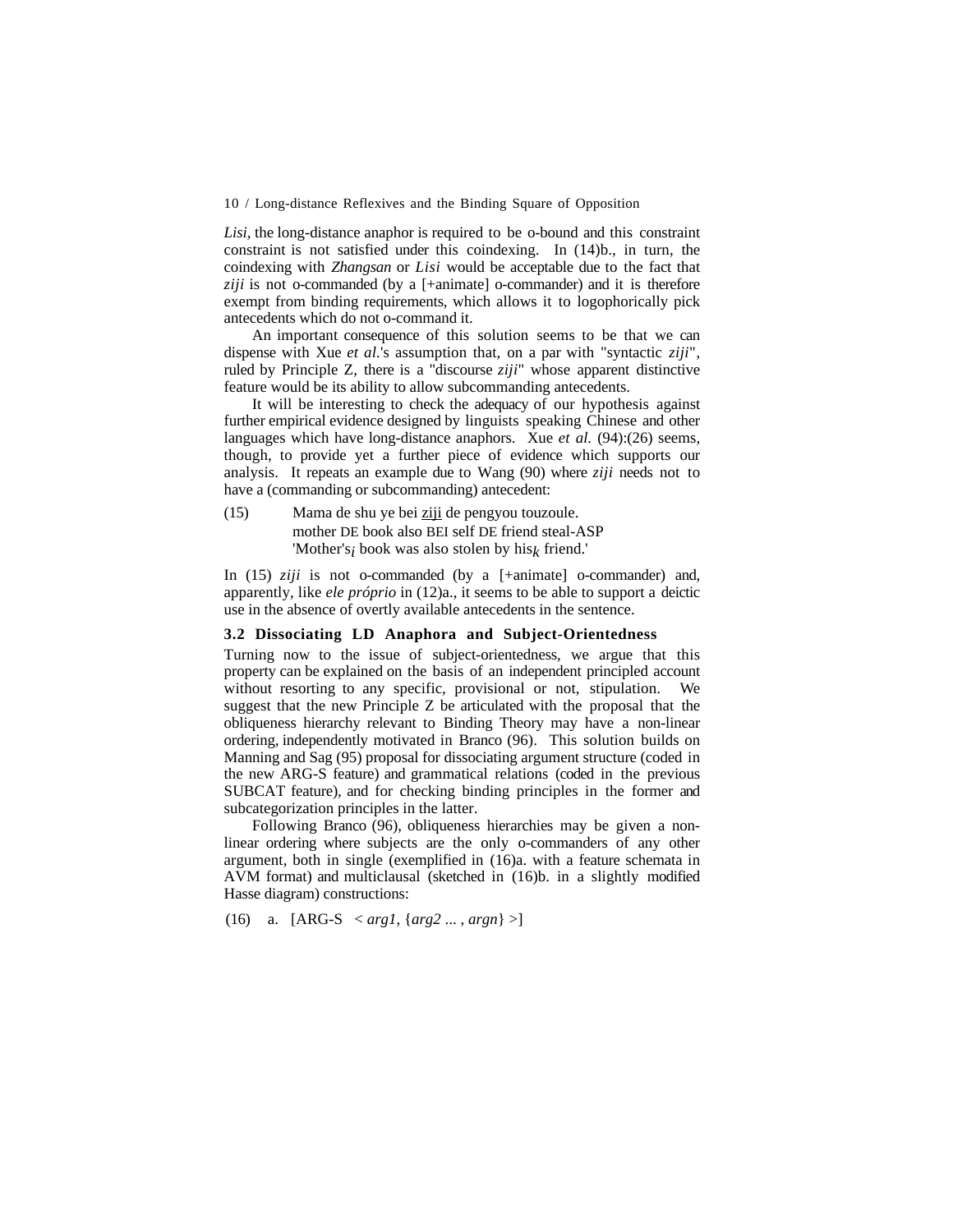A. BRANCO AND P. MARRAFA / 11



Accordingly, in languages with subject-orientedness, hence with a non linear obliqueness hierarchy in the ARG-S value of predicators, plausibly by virtue of parametric choice, Principle Z as stated in (13) makes the correct predictions as only subjects can be the o-binders of any other argument.

Notice that it may also happen that the distinction between predicators having a linear obliqueness order and predicators having a non linear obliqueness order be active within a particular language, as it seems to be case for Dutch (Bredenkamp (96):(3.26)):

- (17) a. Jan<sub>i</sub> vertelde Piet<sub>i</sub> een verhaal over  $\frac{\text{zichzelf}_i}{*}$ . Jan told Piet a story about self
	- b Jan<sub>i</sub> vroeg Piet<sub>i</sub> een verhaal over zichzelfi/j. Jan asked Piet a story about self

## **4 The Binding Square of Opposition**

We come then to a point where it is possible and important to note that the merits of the new Principle Z can be assessed not only in terms of its empirical adequacy, but also in terms of its impact in the whole set up of the Binding Theory. Principle Z naturally appears now not as a mere extra binding constraint, but as the fourth principle of the Theory, on an equal footing with the three "classic" Principles A, B and C, given the striking natural symmetry between the four principles.

- (18) A: A *locally o-commanded* anaphor must be *locally o-bound.*
	- Z: An *o-commanded* anaphoric pronoun must be *o-bound.*
	- B: A personal pronoun must be *locally o-free.*
	- C: A nonpronoun must be *o-free.*

Both anaphoric and non anaphoric expressions have now two binding principles ruling them, and the different senses in which the opposition local vs. non local should be taken seems to receive a more fine-tuned clarification: Principle Z shows up as the non local (extended) variant of

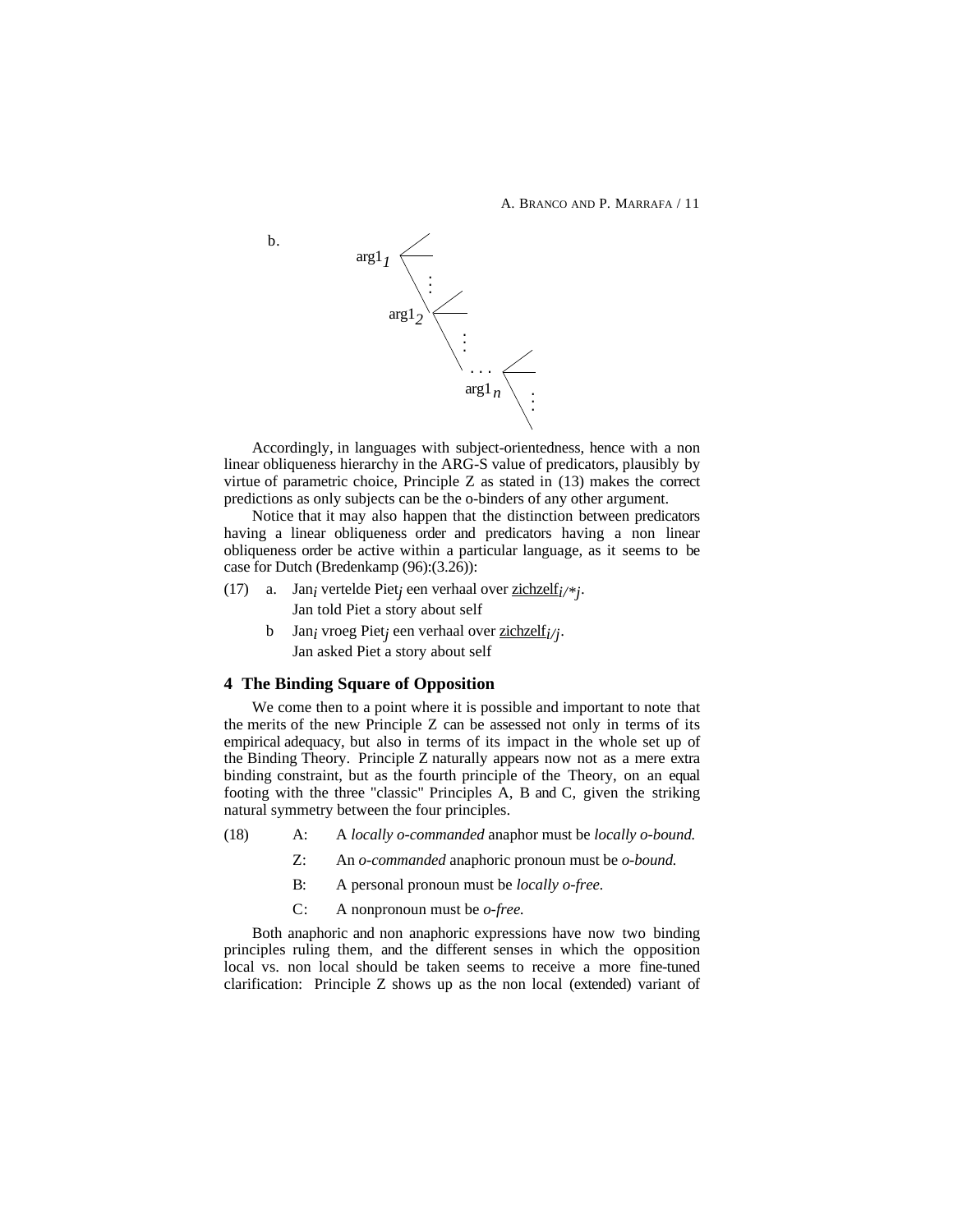Principle A, in the same sense that Principle C could have been taken as the non local (extended) variant of Principle B; but also Principle B may be taken as the non local (complement) variant of Principle A in the same sense that Principle C may be taken as the non "local" (complement) variant of Principle Z.

The elegance and heuristic value of the cross symmetries now suggested can be fully uncovered if the exact correlations between the four principles are made evident in a more formally precise way. Should the constraints expressed by the binding principles be stripped away from the reference to the type of items they apply to and cleaned up from their procedural mood, it turns out that the Binding Theory lends itself to be arranged under the form of a classical square of oppositions:



There are two pairs of *contradictory* constraints (one is true iff the other is false), which are formed by the corners related across diagonals, (A, B) and (C, Z); one pair of *contrary* constraints (they can be both false but they cannot be both true) made up from the corners related by the upper horizontal edge, (A, C); one pair of *compatible* constraints (they can be both true but cannot be both false), including the corners related by the lower horizontal edge, (Z, B); and two pairs of *subcontrary* constraints (the first coordinate implies the second, but the second does not imply the first), formed by the corners of the vertical edges,  $(A, Z)$  and  $(C, B)$ .

Consequently, by enlarging our sample of data to encompass both subject-oriented and non subject-oriented long-distance anaphors, it is a more general and empirically adequate account of long-distance anaphora we obtain. But notably it is an unexpectedly more integrated Binding Theory one is led to, as well, we would like to stress. And it is not unlikely that the formal oppositions between the four principles now made evident may be but the starting point for an inquiry into unsuspected properties of binding phenomena. Questions like

Does (19) signal a subjacent quantificational structure to the Binding Theory? Is there a corresponding Square of Duality? Does the universal nature of Binding Theory stem in any interesting way from its possible quantificational structure? Will this justify a new standpoint on dependent reference confluent with the lexicalization of binding requirements (in line with Dalrymple (93))?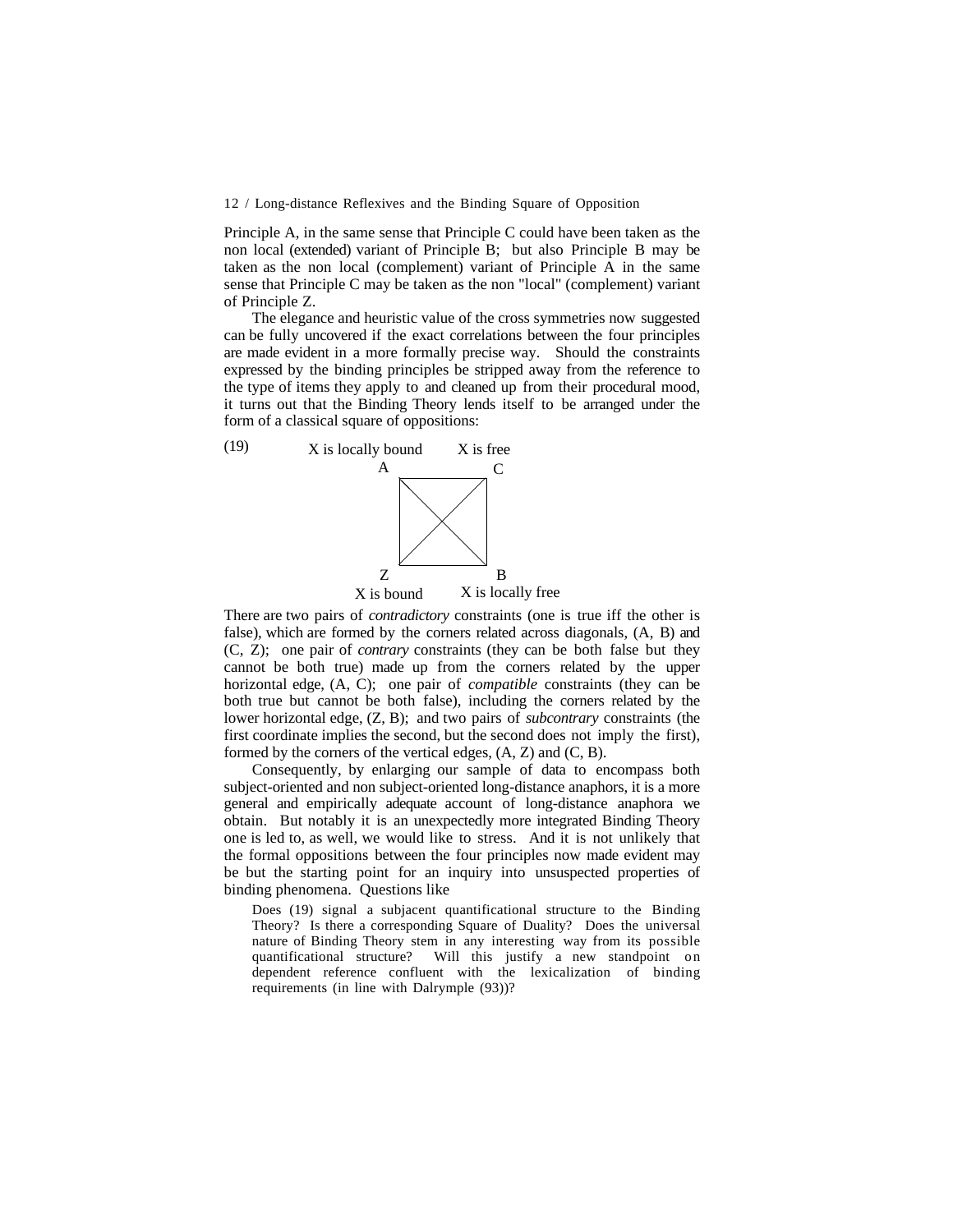appear to be calling for undertaking promising new paths of research on the nature of the meaning of nominal dependent reference expressions<sup>6</sup>.

## **5 Conclusions**

A generalised approach to long-distance anaphora was developed by means of a new formulation of Principle Z in articulation with the adoption of nonlinear obliqueness for subcategorization lists.

This led to a significant reshuffling of our understanding of the internal congruence of Binding Theory, in general, and to a more fine-tuned and formally precise characterisation of the distinction local vs. non local in binding requirements, in particular. As the binding principles have been shown to constitute a logical square of oppositions, new directions for the research on Binding may have been suggested as well.

## **References**

- Branco, António. 1996. Branching Split Obliqueness at the Syntax-Semantics Interface.*COLING-96 Proceedings of The 16th International Conference on Computational Linguistics*, Copenhagen: Center for Sprogteknologi. 149- 156.
- Branco, António. 1998. *The Logical Structure of Binding*. Unpublished manuscript, Saarbrücken: DFKI.
- Bredenkamp, Andrew. 1996. *Towards a Binding Theory for Head-Driven Phrase Structure Grammar*. Doctoral Thesis. University of Essex.
- Cole, Peter and L. Sung. 1994. Head Movement and Long-Distance Reflexives. *Linguistic Inquiry* 25: 355-406.
- Cole, Peter and C. Wang. 1996. Antecedents and Blockers of Long-Distance Reflexives: the Case of Chinese *Ziji*. *Linguistic Inquiry* 27: 357-390.
- Dalrymple, Mary. 1993. *The Syntax of Anaphoric Binding*. Stanford: CSLI Publications.
- Hellan, Lars.1991. Containment and Connectdness Anaphors. In Koster, Jan and E. Reuland (91a), 27-48.
- Huang, C.-C. James and C.-C. Jane Tang. 1991. The Local Nature of the Long-Distance Reflexive in Chinese. In Koster, Jan and E. Reuland (91a), 263-282.
- Koster, Jan and E. Reuland, eds.. 1991a. *Long-Distance Anaphora*. Cambridge: Cambridge University Press.
- Koster, Jan and E. Reuland. 1991b. Long-Distance Anaphora: an Overview. In Koster, Jan and E. Reuland (91a), 1-25.
- Manning, Christopher and I. Sag. 1995. Dissociations between Argument Structure and Grammatical Relations. ms., paper presented at the Tübingen Workshop on HPSG, University of Tübingen.

<sup>6</sup> 6 For subsequent research on these issues and positive answers to some of these questions see Branco (98).